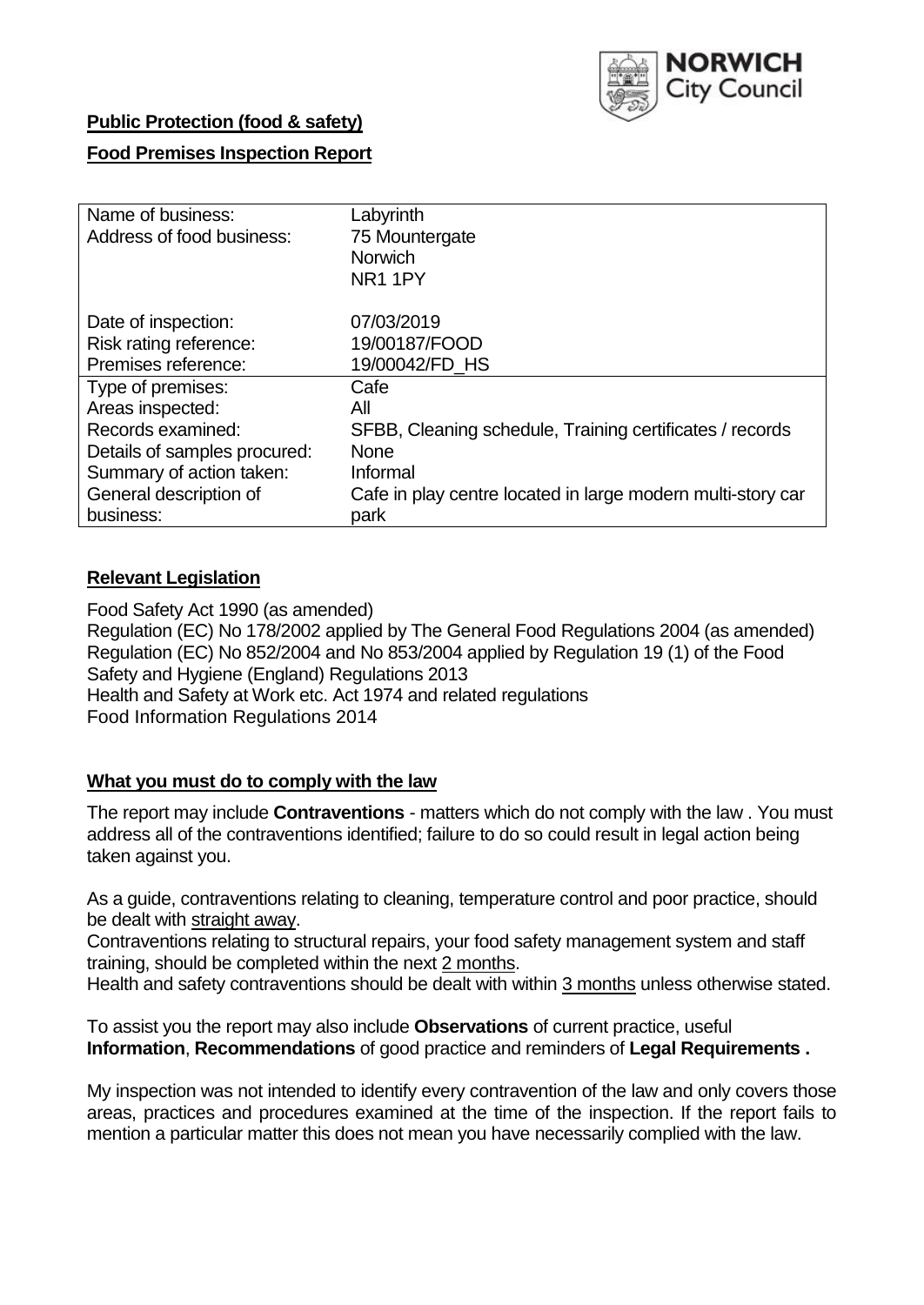# **FOOD SAFETY**

#### **How we calculate your Food Hygiene Rating:**

The food safety section has been divided into the three areas which you are scored against for the hygiene rating: 1. food hygiene and safety procedures, 2. structural requirements and 3. confidence in management/control procedures. Each section begins with a summary of what was observed and the score you have been given. Details of how these scores combine to produce your overall food hygiene rating are shown in the table.

| <b>Compliance Area</b>                     |          |    |                | <b>You Score</b> |           |    |           |    |                |  |  |
|--------------------------------------------|----------|----|----------------|------------------|-----------|----|-----------|----|----------------|--|--|
| Food Hygiene and Safety                    |          |    |                | $\Omega$         | 5         | 10 | 15        | 20 | 25             |  |  |
| <b>Structure and Cleaning</b>              |          |    | $\overline{0}$ | 5                | 10        | 15 | 20        | 25 |                |  |  |
| Confidence in management & control systems |          |    | $\overline{0}$ | 5                | 10        | 15 | 20        | 30 |                |  |  |
|                                            |          |    |                |                  |           |    |           |    |                |  |  |
| <b>Your Total score</b>                    | $0 - 15$ | 20 | $25 - 30$      |                  | $35 - 40$ |    | $45 - 50$ |    | > 50           |  |  |
| <b>Your Worst score</b>                    | 5        | 10 | 10             |                  | 15        |    | 20        |    |                |  |  |
|                                            |          |    |                |                  |           |    |           |    |                |  |  |
| <b>Your Rating is</b>                      | 5        | 4. | 3              |                  | 2         |    |           |    | $\overline{0}$ |  |  |

Your Food Hygiene Rating is 5 - a very good standard



## **1. Food Hygiene and Safety**

Food hygiene standards are high. You demonstrated a very good standard of compliance with legal requirements. You have safe food handling practices and procedures and all the necessary control measures to prevent cross-contamination are in place. Some minor contraventions require your attention. **(Score 5)**

#### Contamination risks

**Contravention** The following exposed food to the general risk of cross-contamination with bacteria or allergens or its physical contamination with dirt, foreign objects or chemicals:

- a staff member was seen handling food with long blond hair. I was pleased to see it was later tied back when I brought this to your attention.
- staff wearing earrings and jewellery

**Observation** I was pleased to see you were able to demonstrate effective controls to prevent cross-contamination.

#### Hand-washing

**Observation** I was pleased to see hand washing was well managed.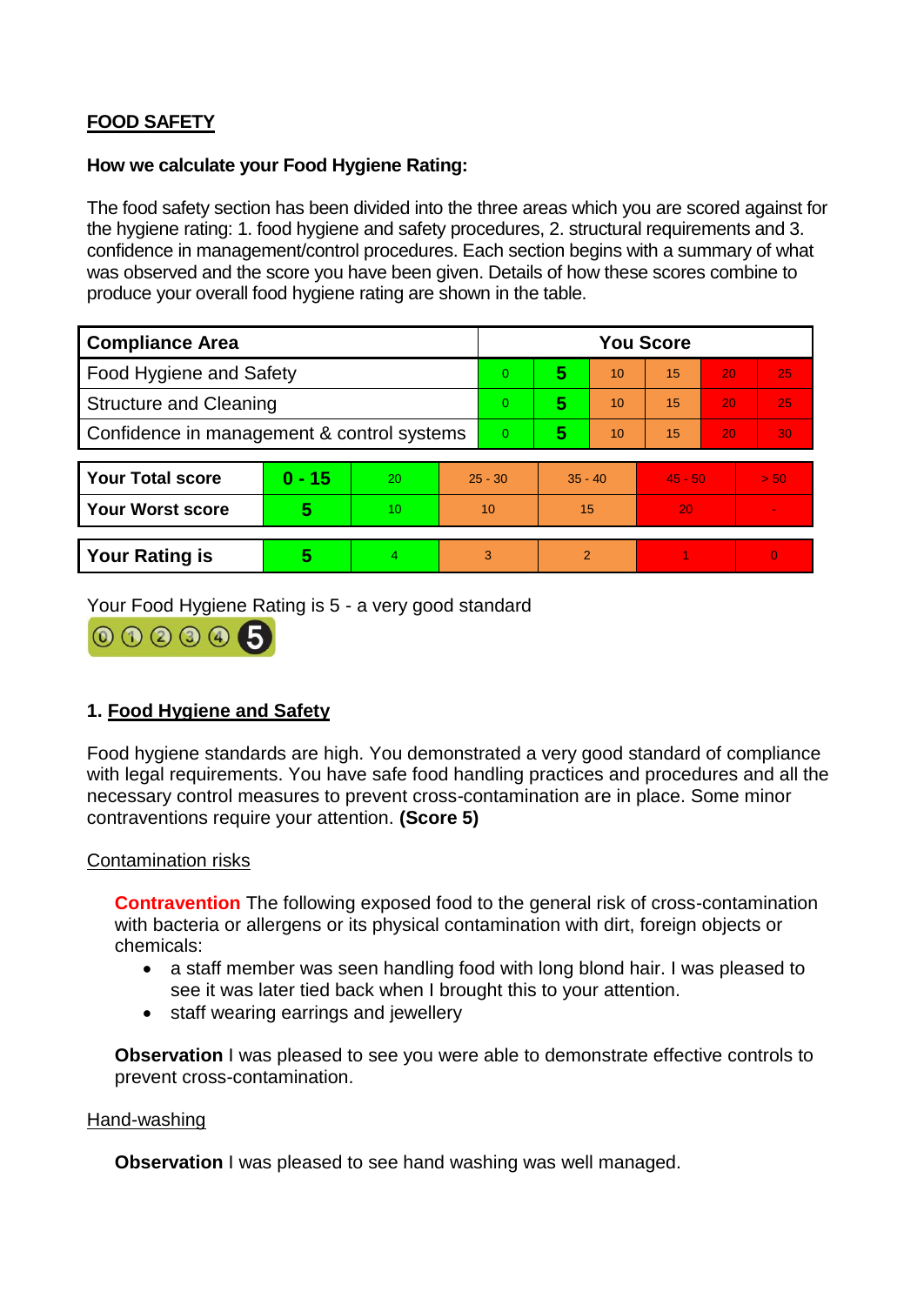### Personal Hygiene

**Contravention** The following are examples of poor personal hygiene or where it was made difficult for food handlers to maintain sufficiently high standards of personal cleanliness:

• not wearing suitable protective clothing

### Unfit food

**Contravention** The following foods were past the 'USE BY' date and were thrown away:

a packet of ready to eat salad and un-opened carton of hummous.

## **2. Structure and Cleaning**

The structure facilities and standard of cleaning and maintenance are all of a good standard and only minor repairs and/or improvements are required. Pest control and waste disposal provisions are adequate. The minor contraventions require your attention. **(Score 5)**

### Cleaning of Structure

**Contravention** The following items could not be effectively cleaned and must be covered or made non-absorbent:

unsealed wooden structures i.e. door frame into rear store room

**Observation** The kitchen had been well maintained and the standard of cleaning was very good.

## Pest Control

**Observation** I was pleased to see that the premises was proofed against the entry of pests and that pest control procedures were in place.

## **3. Confidence in Management**

A food safety management system is in place and you demonstrate a very good standard of compliance with the law. Food hazards are understood properly controlled managed and reviewed. Your records are appropriate and generally maintained. Your staff are suitably supervised and trained. You have a good track record. There are some minor contraventions which require your attention. **(Score 5)**

#### Type of Food Safety Management System Required